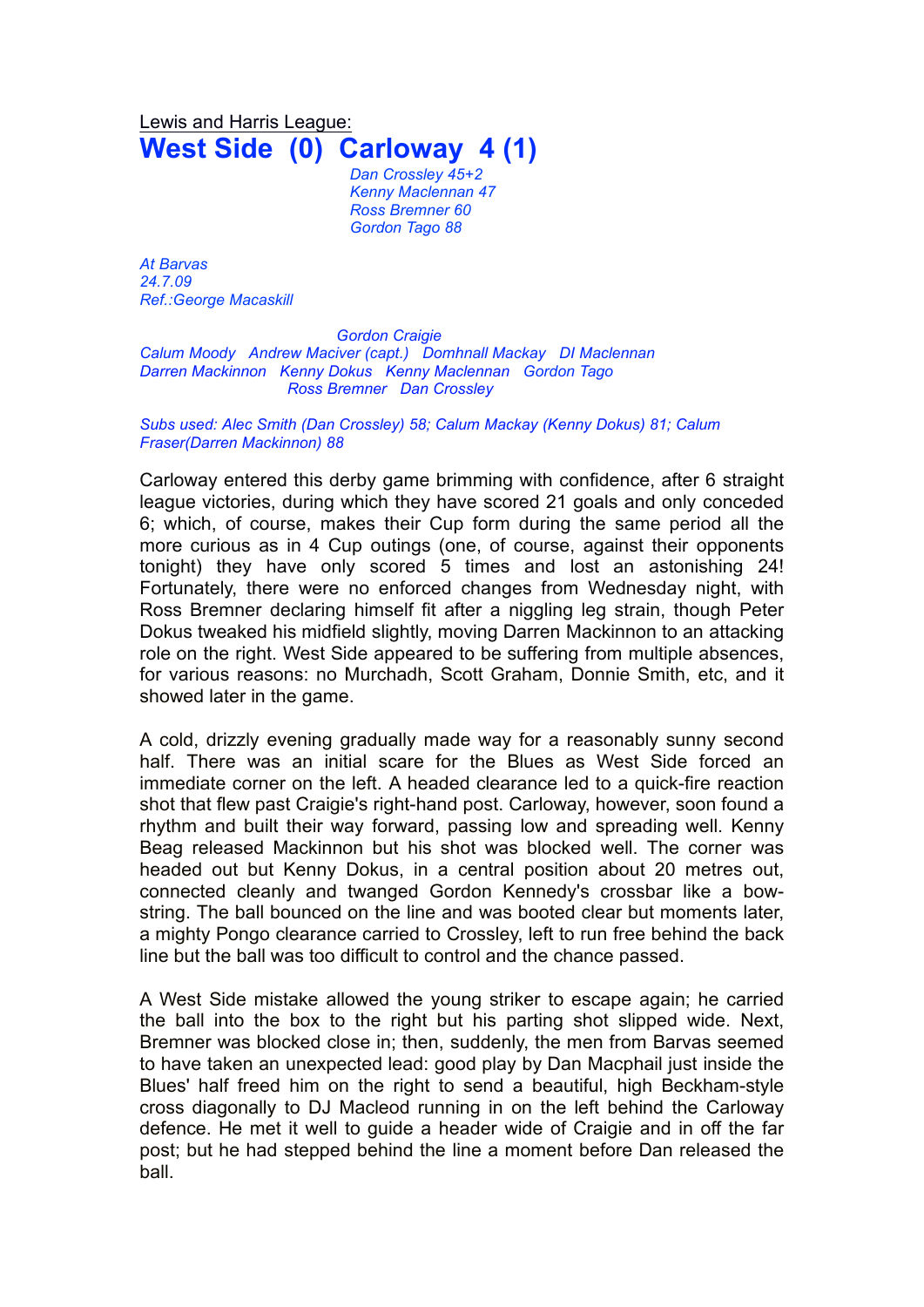Though na Gormaich had the bulk of possession and the play, West Side now started to have chances: DJ had another shot saved; a header went just over from a corner. Then, just before half-time, Craigie blocked a break on the left; the ball was whipped back in and DI had to head over his own bar. In injurytime, Bremner found Gordon Tago on the left, who reversed and crossed for Crossley to be blocked right in front of goal. From the subsequent corner, the ball ran low across the face of the goal and Crossley flicked it high into the net from 6 metres.

The news from Col Uarach no doubt galvanised the Blues to up the tempo as right away they forced a corner. Tago took it; Crossley flicked on and Kenny Beag met it squarely at the back post to thwack it home. Dan Macphail almost forced his way through but was crowded out 10 metres from goal. However, na Gormaich now had a grip on the game which they didn't let go, even when they lost Dan Crossley to a dreadful tackle by Duncan Maclean.

Bremner went close with a free-kick 20 metres out, before a break on the right freed him to cross low; Mackinnon missed his kick, but Tago moved back to gather it on the left, reversed and crossed; Kennedy did well to palm it on, but Bremner met it 10 metres out on the right and smacked it home. DJ Macleod almost pulled one back with a terrific strike from 23 metres which clattered the top of the bar before a great Blues' move went from Bremner to Dokus to Kenny Beag running in on goal but Kennedy made a magnificent stop with his foot. Bremner broke free but was blocked before a beautiful midfield ball found Tago losing his marker on the left, to run in on goal. As Kennedy came, Tago lifted the ball carefully over him from about 18 metres to bounce once into the net.

Overall, Carloway earned a deserved victory, though the breakthrough took a long time coming. West Side, however, might point to a few near things in the first half, which, if even one had been taken, might have changed the course of the game. Missing personnel no doubt weakened them, and even a sterling display from Dan Macphail, backed by Colin George, couldn't fully compensate; DJ might also consider himself unlucky, with the offside "goal" and a few other close things. On another day, he might have had a hat-trick.

Carloway must be feeling well-pleased with this display, which was their 7th consecutive league victory. No doubt, Cobby and John are consulting the record books. Once again, the back four and Craigie were as solid as could be expected, and openings came from opposition good play, not defensive errors. The midfield were assertive and constructive, Kenny Beag scoring convincingly and Kenny Dokus almost breaking Gordon Kennedy's bar; Bremner and Crossley were tireless and deserved a goal each.

Playing on the ground suits Gordon Tago who always controls the ball and thinks, and doesn't half take goal chances well: tonight; the cracker on Wednesday against Back; low to David's Beaton's left in the JS Cup; at Goathill against Colin Macritchie in the same Cup, and so on - my Man of the Match. On Monday 3rd August, Lochs play Back. Which result are the Blues